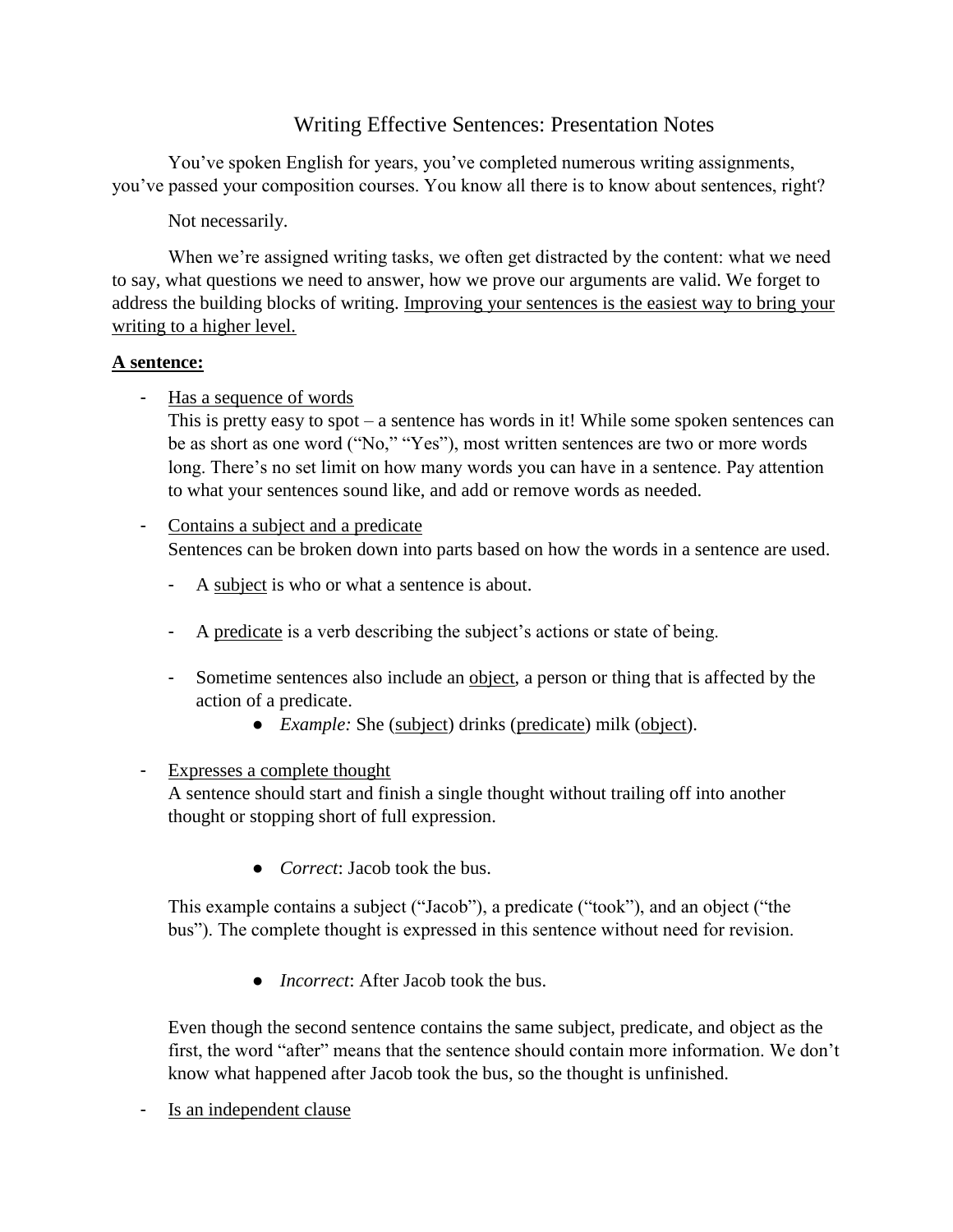This links to the other aspects of a sentence, but it's worth mentioning on its own. A sentence must be an independent clause or it's not a sentence. An independent clause is a group of words containing a subject, a predicate, and a *complete* thought. There are also dependent clause, which contain a subject and a predicate but *not* a complete thought.

#### **Different Sentence Patterns**

- 1) Simple Sentence: one independent clause *Joe waited for the train.*
- 2) Compound Sentence: two or more independent clauses *Joe waited for the train, but the train was late. Joe waited for the train; however, Mary and Samantha got on the bus.*
- 3) Complex Sentence: one independent clause PLUS one or more dependent clauses
	- *a)* Cause/Effect: *Joe waited for the train because he needed to get to New York.*
	- *b)* Comparison/Contrast: *Joe waited for the train while Mary and Samantha left on the bus.*
	- *c)* Place/Manner*: Joe waited for the train at the train station.*
	- *d)* Possibility/Conditions*: Joe waited for the train whether it was raining or not.*
	- *e)* Relation: *Joe waited for the train which was late.*
	- *f)* Time: *Joe waited for the train before Mary and Samantha got on the bus.*
- 4) Compound-Complex Sentence: two or more independent clauses PLUS one or more dependent clauses
	- a) *Joe waited for the train, but Mary and Samantha left on the bus because they did not see Joe at the train station.*
	- b) *Because Joe waited for the train, he was late to work, but it wasn't his fault.*

Find more examples and explanations at the following website provided by the Writing Center at UNC-Chapel Hill:<http://writingcenter.unc.edu/handouts/sentence-patterns/>

## **DO**

- Follow the rules of grammar and spelling.
	- o This is something you want to do for any sentence you write, whether it's for an academic paper or an email. Practicing the rules of accepted grammar and spelling can help you stick to them easier, and it can cause you less stress and work when writing papers and essays.
- $\bullet$  Make a definite point and stick to it.
	- o Some subjects that you will be asked to write about have many topics that relate to them. Be sure to stick to your subject.
		- For example, if you're writing about psychoanalysis, you shouldn't go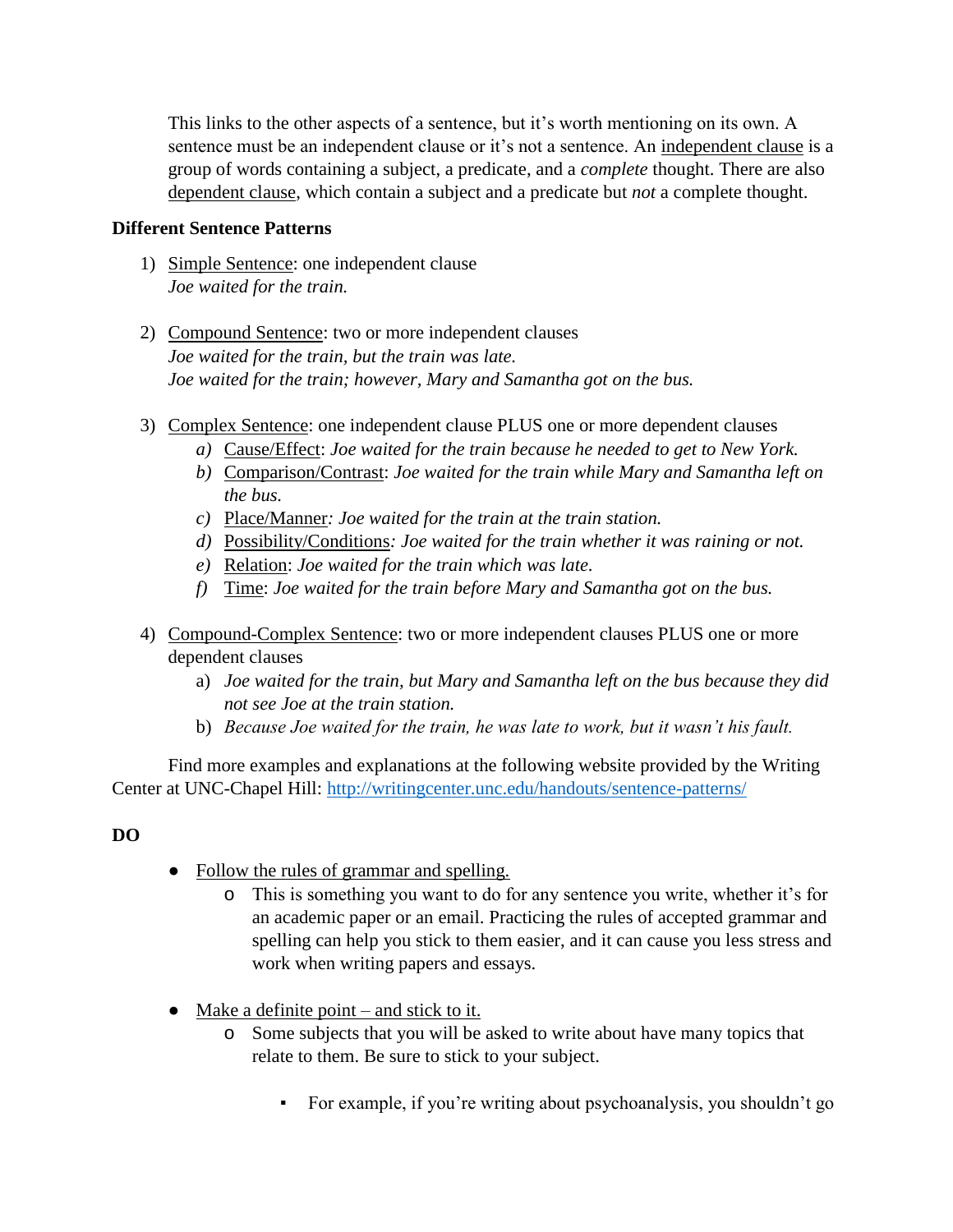into a lengthy discussion about the life of Sigmund Freud. Although Freud is considered one of the founders of psychoanalysis, your paper is not a biography of Freud but instead a study of psychoanalysis, so there's no reason to devote more than a sentence or two towards mentioning Freud.

- Use appropriate words and tone.
	- o There are huge differences between spoken English and written English:
		- Written language tends to be more complex than speech with longer sentences and many subordinate clauses. Some punctuation and layout of written language also have no spoken equivalent: you can't "say" an indent and you wouldn't cite references at the end of a conversation the way you do at the end of an essay.
		- Spoken language tends to be full of repetitions, incomplete sentences, corrections and interruptions, with the exception of formal speeches and other scripted forms of speech, such as news reports.
	- o Due to the differences in written and spoken language, some words or phrases commonly used when speaking can sound harsher or even downright rude when written. This is also true of more informal or "conversational" language. Written language isn't always academic, but it also shouldn't be treated the same way you would treat a conversation with your friends or family.
	- o Always remember: write to others (via email, texts, or papers) in the same tone that you would like to read as a member of the audience.
	- o Treat every piece of written communication as though it could be found and shared with millions of people: edit thoroughly for simple errors or spelling mistakes, proofread to make sure you're saying what you mean to say, and always consider your audience when choosing words to use or the tone in which to write.
- Vary your sentence patterns, types, and lengths.
	- o The four sentence patterns listed above should be mixed together in your writing to create pleasant communication that has a nice, flowing rhythm to it. Using only simple sentences makes your writing sound short and blunt; using only complex-compound sentences makes your writing long-winded and possibly condescending. Vary the sentences patterns you use in your writing assignments to make key points stand out and to grab readers' attention.

**DO (continued)**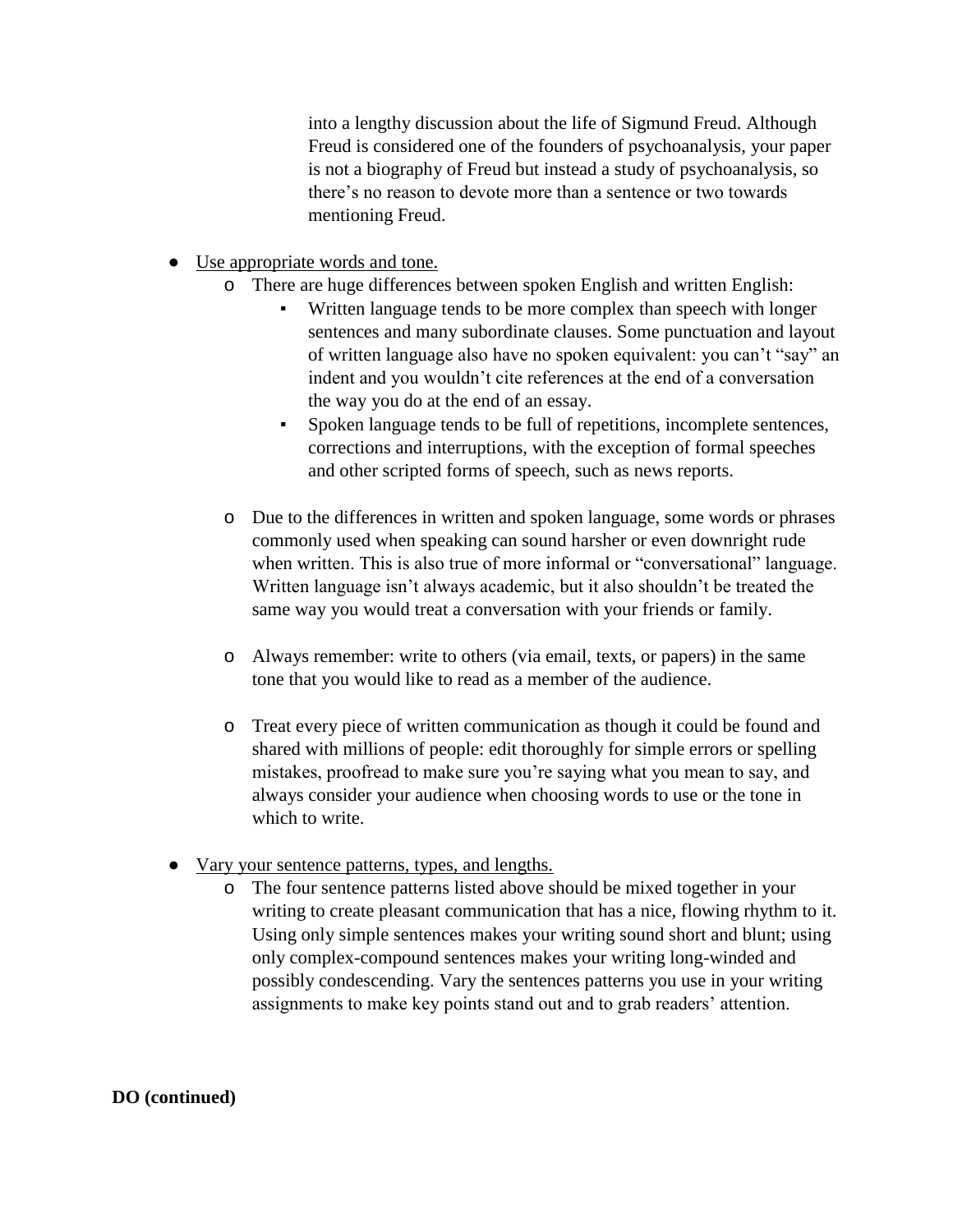- <sup>o</sup> There are also various types of sentences:
	- Affirmative: sentences used to describe any general action, event, speech, or expression.
		- Example: Every student is present today.
	- Negative: sentences used to state something is false; usually include "not," either as a single word or in a contraction ("isn't" = "is not).
		- Example: Not every student is present today.
	- Declarative: sentences that make a statement or assertion.
		- Example: Mark likes to play chess.
	- Exclamatory: sentences that express strong feelings or emotions and usually end with an exclamation mark.
		- Example: That's fantastic!
	- Interrogative: sentences that ask questions and end with a question mark.
		- Example: Where did he learn to play chess?
	- Imperative: sentences that express requests, commands, or advice. The subject is an understood you.
		- Example: Tell him to stop playing chess.
- o Varying the lengths of your sentences is closely tied to the sentence pattern you use. Simple sentences tend to be much shorter than compound-complex sentences, which are usually the longest sentences of all. Just as you would vary your sentence patterns, you should vary your sentences lengths so you have a mix of short, normal, and longer length sentences.
- Write clearly and concisely.
	- o Explain your concepts and your topics but don't *over-explain* them. You want to ensure your audience understand what you're discussing while also making sure to keep your writing on-subject and easy to read. This may involve breaking a concept down into a simpler explanation, or summarizing pages of information into a few sentences.
	- <sup>o</sup> This becomes easier with practice, but the Writing Center can also help you to figure out the best way to summarize a lot of material. Usually, if you can talk to a friend about a concept so that your friend can understand it, you can summarize it in a paper for an audience to understand.
- Proofread your writing.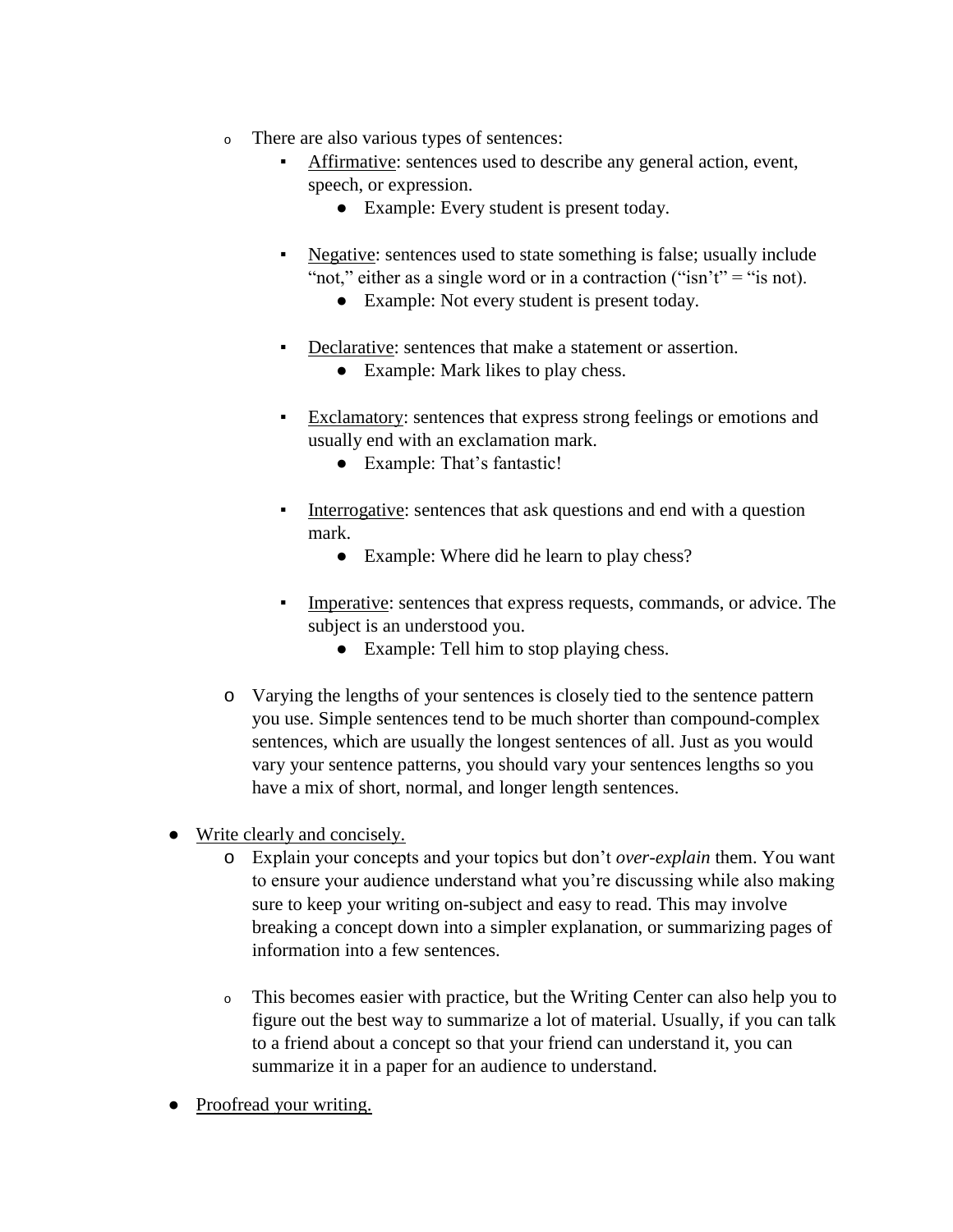- o This is one of the final steps in drafting an essay, and one of the most important. Proofreading your writing helps you to keep it polished while also improving your ability to understand the information you discuss.
- o If you have a hard time finding errors or mistakes when proofreading, try these tips to help you better spot them:
	- Let your paper "rest". Get away from your paper for a little while; take an hour or even a day and leave your writing alone. When you come back to proofread and revise your writing, your mind and eyes will be fresh. After a break from writing, you're more likely to find mistakes you may have missed otherwise, and to correct them properly.
	- Print out your paper/assignment/essay and read it. Seeing your writing on paper helps you spot things you might miss on a computer screen.
	- Ask a friend to proofread your writing. After spending a lot of time on an assignment, you may become accustomed to how it looks and your eyes may skip or skim over mistakes.
	- Don't rely on spelling and grammar check. Spell check is very useful for finding minor errors and helping you to correct them, and grammar check can point out areas in your writing that may need revision. The downfall of these computer-operated tools, however, is that they cannot read the context of your writing. You may have spelled a word correctly, but it wasn't the word you meant or needed to use in that sentence. You may have used a comma that isn't actually necessary because the grammar check misunderstood the type of sentence you were trying to write. Be sure to double check any suggestions spell or grammar check gives you, and use your own judgment when editing.

## **DON'T**

- Use a synonym you don't understand
	- o For example, *employ* and *manipulate* are both synonyms of *use*, but they have very different meanings.
		- *Use* means "to take, hold, or deploy something as a means of accomplishing a purpose."
		- *Employ* can mean "to make use of" but more often means "to give work (to someone) and pay for them to do it."
		- *Manipulate* can also mean "to handle or control (a tool/mechanism)" but usually means "to control or influence (a person or situation) cleverly/unfairly"
		- Using these words as substitute for *use* in a sentence may change the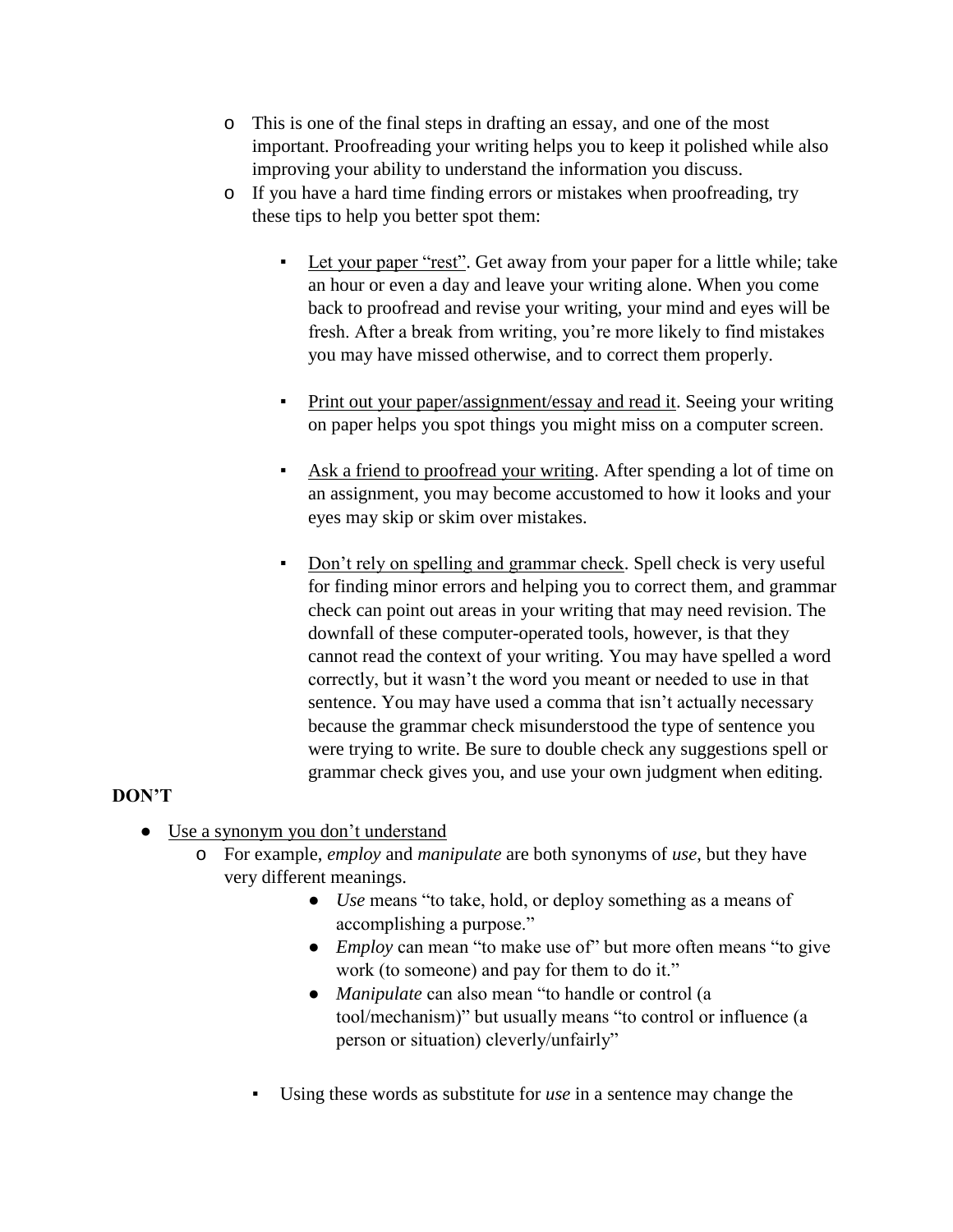meaning of the sentence, or the sentence may no longer make sense.

- I could *use* the help.
- I could *employ* the help.
- I could *manipulate* the help.
- o **Tip**: If you feel like you're using a word too many times, look for different ways to write or word a sentence to avoid using that word.
	- Example: You may use the word "because" more often in your papers than you think. Find other words to use in place of "because" or figure out alternative ways to phrase your sentences:
		- Pollution should be regulated because it harms the environment.
		- Pollution should be regulated *as* it harms the environment.
- o There are some cases where using a word "too much" can't be helped, especially if the word relates to a very specific concept or is a common term in your area of study. In this case, just use the word as you normally would and don't worry about "overusing" it in your paper.
	- Example: You're writing an argumentative paper about the effects of pollution on the environment, so the words "pollute" and "pollution" are mentioned many times throughout your essay. This is fine – since your essay is about "pollution," there's no need to try to use the word less or to find another way to phrase your sentences.
- Pad your sentences with meaningless "fluff"
	- o **Fluff** is information or words that aren't necessary to understand the main point of your writing. You're most tempted to use fluff sentences to "pad" your paper to reach a certain page or word count requirement.
- Go off on "tangents" in your sentences
	- o **Tangents** are sentences that turn away from the main point or topic of an essay or paragraph and onto a related, semi-related, or even unrelated topic. These sentences may start well but end up turning a paragraph into a jumble of sentences that don't connect with one another or the essay as a whole.
- Write in text-speak
	- <sup>o</sup> Phrases like "lol," "IMO," or "tbh" shouldn't be used in academic writing, or any writing outside of texting. Abbreviations like this are not standard, recognized abbreviations like "APA" or "U.S." and may be confusing. The use of abbreviations found in text-speak is also extremely informal, and suggests that you don't take an assignment seriously.
- Make your words too "flowery"
	- o Description is nice, but in academic writing you want to avoid too much of it,